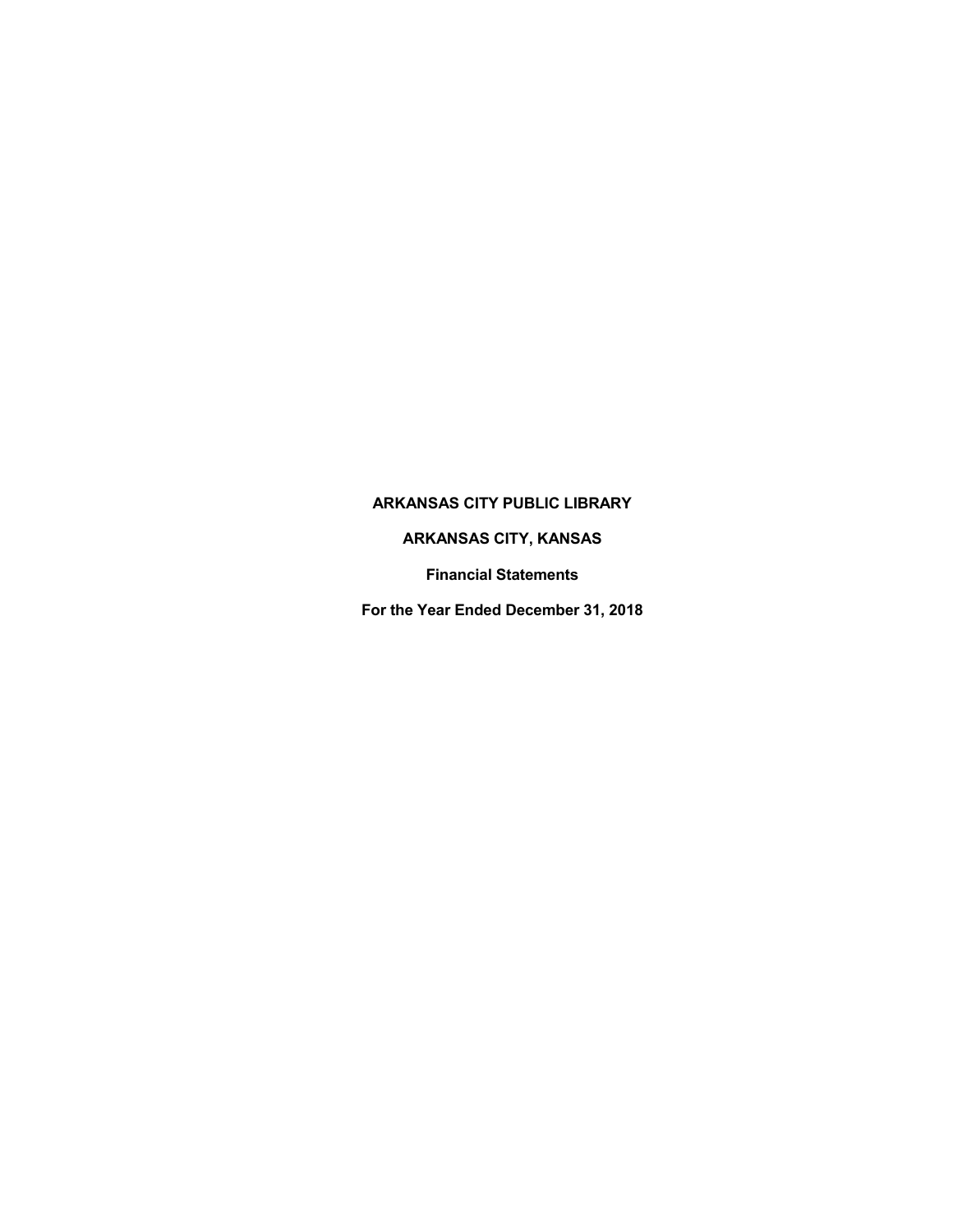# Financial Statements For the Year Ended December 31, 2018

# Table of Contents

|                                                                                               | Page<br>Number |
|-----------------------------------------------------------------------------------------------|----------------|
| <b>INTRODUCTORY SECTION</b>                                                                   |                |
| <b>Table of Contents</b>                                                                      |                |
| <b>FINANCIAL SECTION</b>                                                                      |                |
| Independent Auditor's Report                                                                  | $1 - 2$        |
| Summary Statement of Receipts, Expenditures and Unencumbered Cash                             | 3              |
| Notes to the Financial Statements                                                             | $4 - 7$        |
| <b>SCHEDULE 1</b><br>Summary of Expenditures - Actual and Budget                              | 8              |
| <b>SCHEDULE 2</b><br>Schedule of Receipts and Expenditures - Actual and Budget or Actual Only |                |
| <b>General Fund</b><br>Capital Improvement Fund<br><b>Grants Fund</b>                         | 9<br>10<br>11  |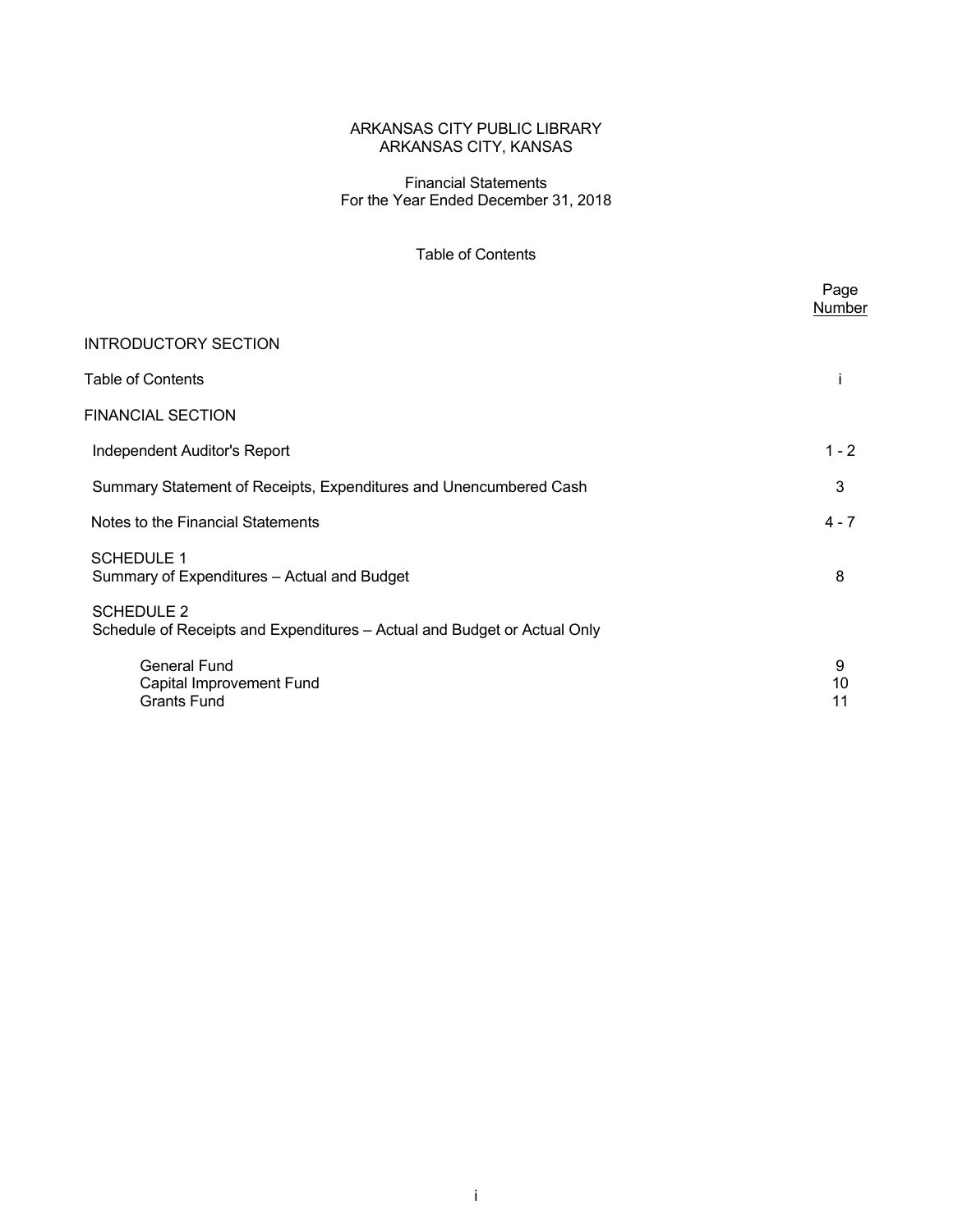

### INDEPENDENT AUDITOR'S REPORT

Arkansas City Public Library Arkansas City, Kansas

We have audited the accompanying fund summary statement of regulatory basis receipts, expenditures, and unencumbered cash balances of the Arkansas City Public Library, Arkansas City, Kansas, a related municipal entity of the City of Arkansas City, as of and for the year ended December 31, 2018, and the related notes to the financial statement.

#### *Management's Responsibility for the Financial Statements*

Management is responsible for the preparation and fair presentation of this financial statement in accordance with the *Kansas Municipal Audit and Accounting Guide* as described in Note 1 to meet the financial reporting requirements of the State of Kansas; this includes determining that the regulatory basis of accounting is an acceptable basis for the preparation of the financial statement in the circumstances. Management is also responsible for the design, implementation and maintenance of internal control relevant to the preparation and fair presentation of the financial statement that is free from material misstatement, whether due to fraud or error.

#### *Auditor's Responsibility*

Our responsibility is to express an opinion on the financial statement based on our audit. We conducted our audit in accordance with auditing standards generally accepted in the United States of America, and the *Kansas Municipal Audit and Accounting Guide*. Those standards require we plan and perform the audit to obtain reasonable assurance about whether the financial statement is free of material misstatement.

An audit involves performing procedures to obtain audit evidence about the amounts and disclosures in the financial statement. The procedures selected depend on auditor's judgment, including the assessment of the risks of material misstatement of the financial statement, whether due to fraud or error. In making those risk assessments, the auditor considers internal control relevant to the entity's preparation and fair presentation of the financial statement in order to design audit procedures that are appropriate in the circumstances, but not for the purpose of expressing an opinion on the effectiveness of the entity's internal control. Accordingly, we express no such opinion. An audit also includes evaluating the appropriateness of accounting policies used and the reasonableness of significant accounting estimates made by management, as well as evaluating the overall presentation of the financial statement.

We believe that the audit evidence we have obtained is sufficient and appropriate to provide a basis for our audit opinion.

### *Basis for Adverse Opinion on U.S. Generally Accepted Accounting Principles*

As described in Note 1 of the financial statement, the financial statement is prepared by the Library to meet the requirements of the State of Kansas on the basis of the financial reporting provisions of the *Kansas Municipal Audit and Accounting Guide*, which is a basis of accounting other than accounting principles generally accepted in the United States of America.

The effects on the financial statement of the variances between the regulatory basis of accounting described in Note 1 and accounting principles generally accepted in the United States of America, although not reasonably determinable, are presumed to be material.

**www.mizehouser.com mhco@mizehouser.com**

**534 S Kansas Ave, Suite 700 Topeka, KS 66603-3465 785.233.0536 p 785.233.1078 f**

**534 S Kansas Ave, Suite 400 Topeka, KS 66603-3454 785.234.5573 p 785.234.1037 f**

**7101 College Blvd, Suite 900 Overland Park, KS 66210-1984 913.451.1882 p 913.451.2211 f**

**211 E Eighth Suite A Lawrence, KS 66044-2771 785.842.8844 p 785.842.9049 f**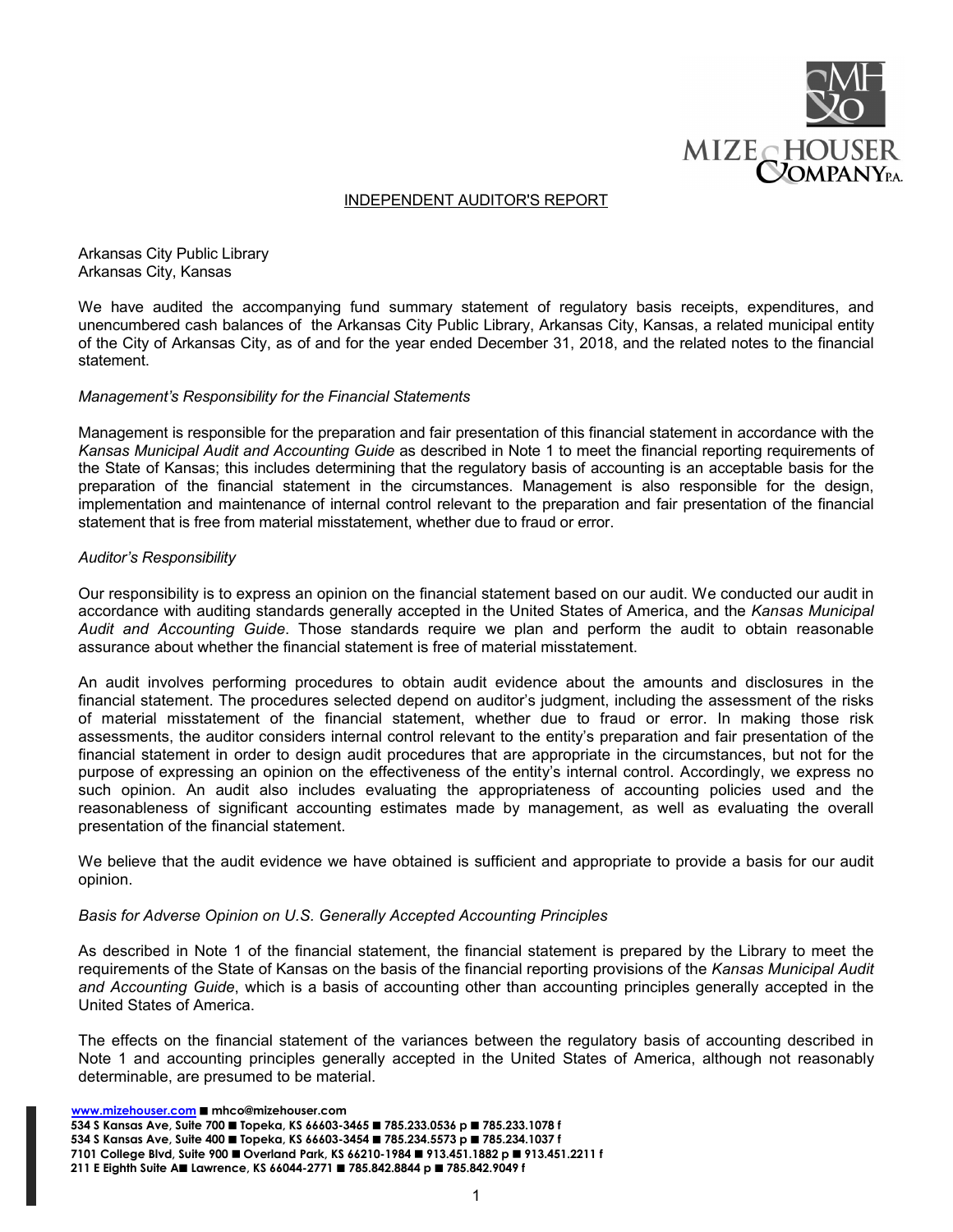#### *Adverse Opinion on U.S. Generally Accepted Accounting Principles*

In our opinion, because of the significance of the matter discussed in the "Basis for Adverse Opinion on U.S. Generally Accepted Accounting Principles" paragraph, the financial statement referred to above does not present fairly, in conformity with accounting principles generally accepted in the United States of America, the financial position of the Library as of December 31, 2018, or changes in financial position and cash flows thereof for the year then ended.

### *Unmodified Opinion on Regulatory Basis of Accounting*

In our opinion, the financial statement referred to above presents fairly, in all material respects, the aggregate cash and unencumbered cash balance of the Library as of December 31, 2018, and the aggregate receipts and expenditures for the year then ended in accordance with the financial reporting provisions of the *Kansas Municipal Audit and Accounting Guide* described in Note 1.

#### *Other Matters*

### *Supplementary Information*

Our audit was conducted for the purpose of forming an opinion on the fund summary statement of regulatory basis receipts, expenditures, and unencumbered cash balances (basic financial statement) as a whole. The summary of regulatory basis expenditures-actual and budget and the individual fund schedules of regulatory basis receipts and expenditures-actual and budget (Schedules 1 and 2 as listed in the table of contents) are presented for analysis and are not a required part of the basic financial statement, however, are required to be presented under the provisions of the *Kansas Municipal Audit and Accounting Guide*. Such information is the responsibility of management and was derived from and relates directly to the underlying accounting and other records used to prepare the basic financial statement. The information has been subjected to the auditing procedures applied in the audit of the basic financial statement and certain additional procedures, including comparing and reconciling such information directly to the underlying accounting and other records used to prepare the basic financial statement or to the basic financial statement itself, and other additional procedures in accordance with auditing standards generally accepted in the United States of America. In our opinion, the information is fairly stated in all material respects in relation to the basic financial statement as a whole, on the basis of accounting described in Note 1.,

The 2017 actual column presented in the individual fund schedules of regulatory basis receipts and expenditures actual and budget for the year ended December 31, 2017 (Schedule 2 as listed in the table of contents) is presented for purposes of additional analysis and is not a required part of the basic financial statement.

The Library's basis financial statement for the year ended December 31, 2017, (not presented herein) was audited by other auditors whose report dated March 8, 2018, expressed an unmodified opinion on the basic financial statement. The 2017 basic financial statement and the other auditor's report are available in electronic form from the web site of the Kansas Department of Administration at https://admin.ks.gov/offices/chief-financialofficer/municipal-services. The report of the other auditors dated March 8, 2018, stated that the individual fund schedules of regulatory basis receipts and expenditures—actual and budget for the year ended December 31, 2017, was subjected to auditing procedures applied in the audit of the 2017 basic financial statement and certain additional procedures, including comparing and reconciling such information directly to the underlying accounting and other records used to prepare the 2017 basic financial statement or to the 2017 basic financial statement itself, and other additional procedures in accordance with auditing standards generally accepted in the United States of America, and in their opinion, was fairly stated in all material respects in relation to the basic financial statement as a whole for the year ended December 31, 2017, on the basis of accounting described in Note 1.

Mige Houser : Company PA

Certified Public Accountants Lawrence, Kansas

March 22, 2019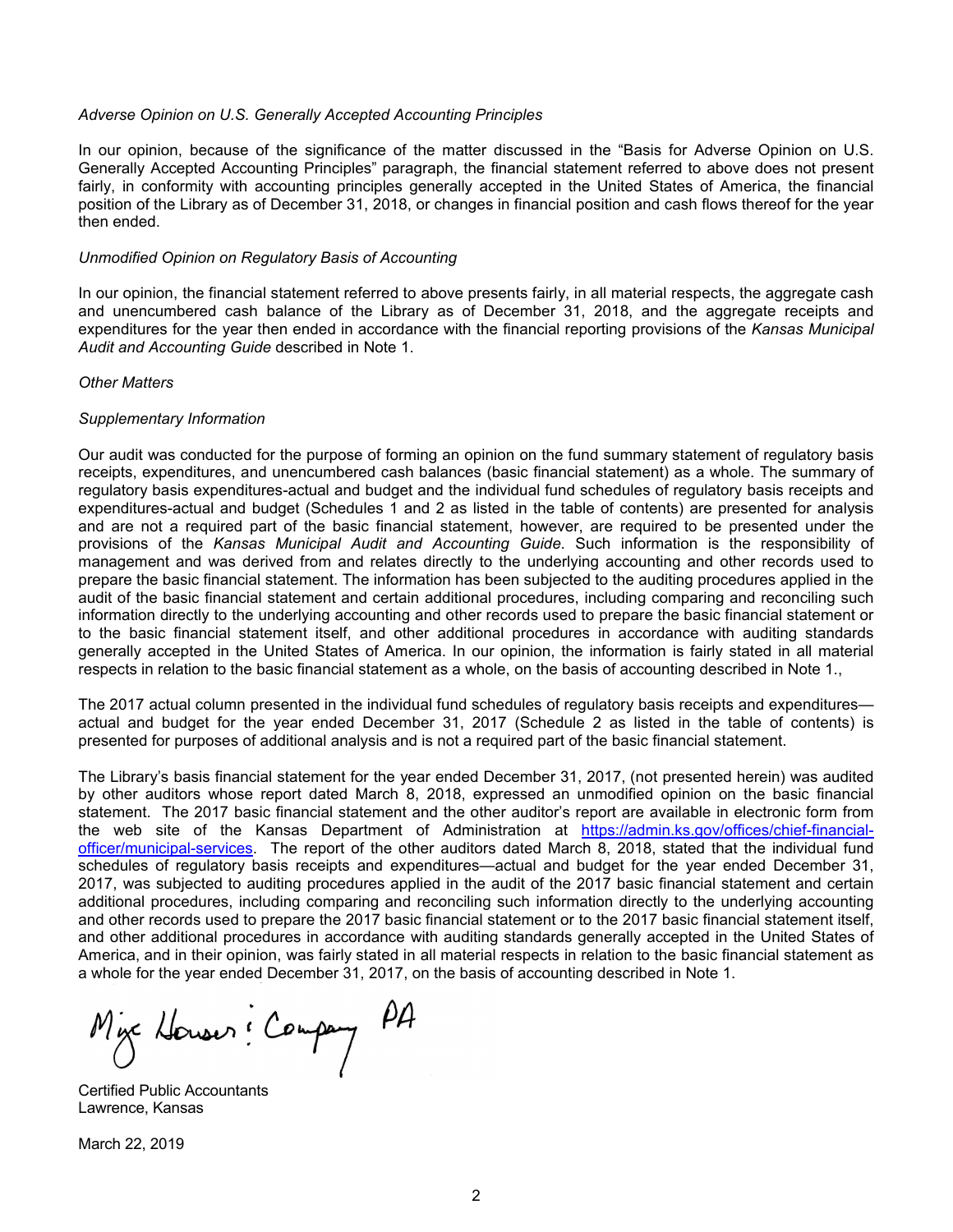#### ARKANSAS CITY, KANSAS ARKANSAS CITY PUBLIC LIBRARY Summary Statement of Receipts, Expenditures and Unencumbered Cash For the Year Ended December 31, 2018

|         |                                             |           |                                               |                         |         |              | Endina  |              |        |                                                                |                |
|---------|---------------------------------------------|-----------|-----------------------------------------------|-------------------------|---------|--------------|---------|--------------|--------|----------------------------------------------------------------|----------------|
|         |                                             |           |                                               |                         |         |              |         |              |        |                                                                | Ending         |
| Cash    |                                             |           |                                               |                         |         |              | Cash    |              |        |                                                                | Cash           |
|         |                                             |           | Receipts                                      |                         |         |              | Balance |              |        |                                                                | <b>Balance</b> |
|         |                                             |           |                                               |                         |         |              |         |              |        |                                                                |                |
| \$      |                                             |           |                                               | -S                      | 406.006 | \$           | 45.427  | S            | 12.381 | S                                                              | 57.808         |
| 211,740 |                                             | -         | 7.660                                         |                         |         |              | 219.400 |              |        |                                                                | 219,400        |
| 1,886   |                                             |           | 3,121                                         |                         | 4,166   |              | 841     |              |        |                                                                | 841            |
| 259,959 |                                             |           | \$415,881                                     |                         | 410.172 |              | 265.668 |              | 12.381 |                                                                | 278.049        |
|         | Beginning<br>Unencumbered<br><b>Balance</b> | 46,333 \$ | <b>Prior Year</b><br>Cancelled<br>Encumbrance | $-$ \$405,100<br>$\sim$ |         | Expenditures |         | Unencumbered |        | Add:<br>Outstanding<br>Encumbrances<br>and Accounts<br>Pavable |                |

Composition of Cash:

| <b>RCB Bank</b>                            |               |
|--------------------------------------------|---------------|
| Checking                                   | \$<br>124,781 |
| CD                                         | 110,158       |
| Union State Bank                           |               |
| Checking                                   | 580           |
| Savings                                    | 32,365        |
| <b>Community National Bank &amp; Trust</b> |               |
| CD                                         | 10,135        |
| Petty cash                                 | 30            |
|                                            |               |
| <b>Total Cash</b>                          | 278,049       |
|                                            |               |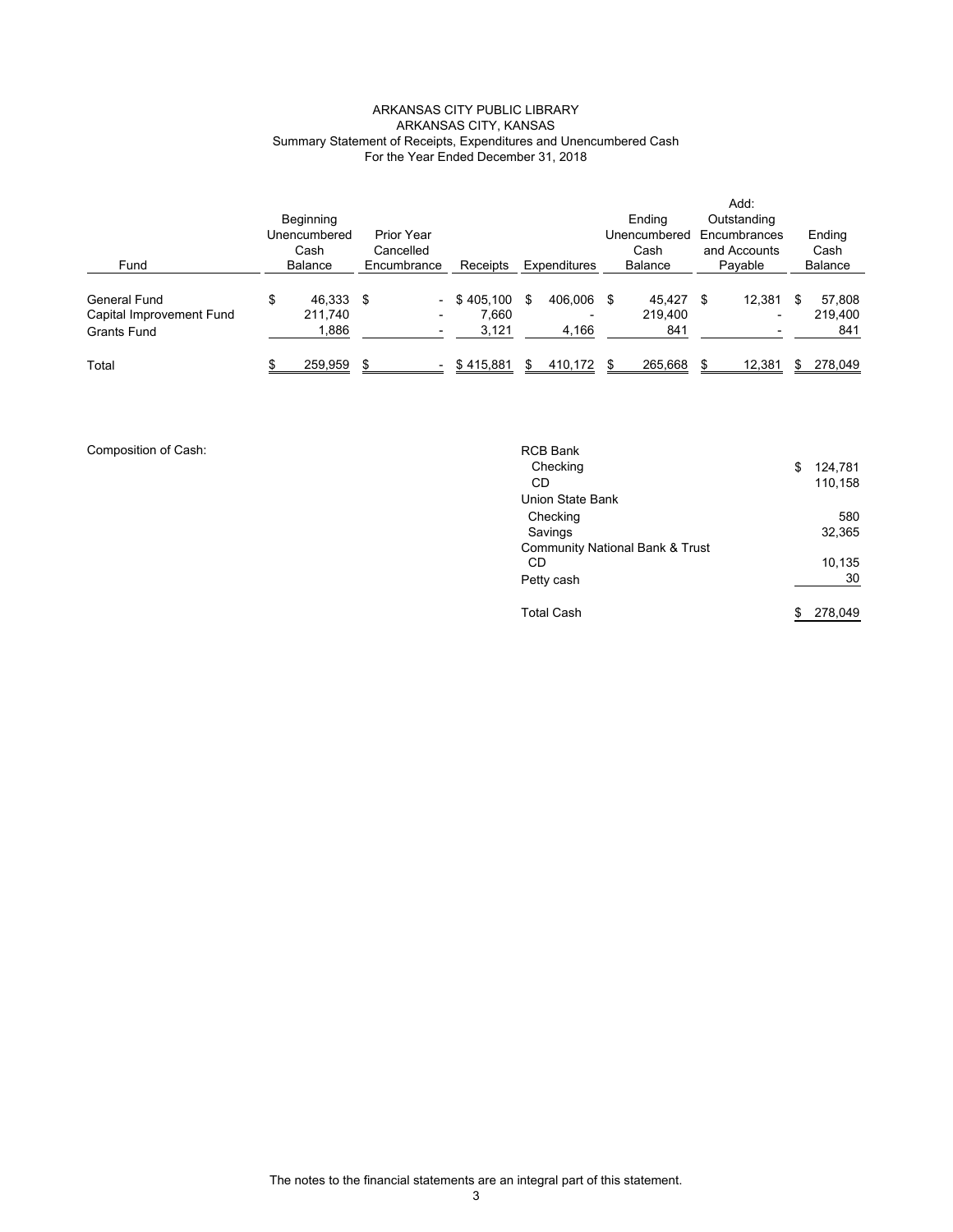### Notes to the Financial Statements For the Year Ended December 31, 2018

### NOTE 1 - Summary of Significant Accounting Policies

#### Reporting Entity

The Arkansas City Public Library (the Library) is a municipality of the State of Kansas organized under K.S.A. 12- 1219, with a seven-member Board of Trustees appointed by the City of Arkansas City, Kansas (the City). The Library is a related municipal entity of the City of Arkansas City, Kansas.

A related municipal entity is determined by the following criteria: Whether the City exercises oversight responsibility on financial interdependency, selection of governing authority, designation of management, ability to significantly influence operations and accountability for fiscal matters, scope of the public service, and significant operations or financial relationships with the Library.

The Library has determined that no outside agency meets the above criteria, and therefore, no outside agency has been included as a related municipal entity in this financial statement.

#### Basis of Accounting

*Regulatory Basis of Accounting and Departure from Accounting Principles Generally Accepted in the United States of America*. The *Kansas Municipal Audit and Accounting* Guide (KMAAG) regulatory basis of accounting involves the recognition of cash, cash equivalents, marketable investments, and certain accounts payable and encumbrance obligations to arrive at a net unencumbered cash and investments balance on a regulatory basis for each fund, and the reporting of changes in unencumbered cash and investments of a fund resulting from the difference in regulatory basis receipts and regulatory basis expenditures for the fiscal year. All recognized assets and liabilities are measured and reported at cost, unless they have been permanently impaired and have no future cash value or represent no future obligation against cash. The KMAAG regulatory basis does not recognize capital assets, long-term debt, accrued receivables and payables, or any other assets, liabilities or deferred inflows or outflows, other than those mentioned above.

The Library has approved a resolution that is in compliance with K.S.A. 75-1120a(c), waiving the requirement for application of generally accepted accounting principles and allowing the Library to use the regulatory basis of accounting.

#### Regulatory Basis Fund Types

In governmental accounting, a fund is defined as an independent fiscal and accounting entity with a self-balancing set of accounts, recording cash balances and changes therein, which are segregated for the purpose of carrying on specific activities or attaining certain objectives in accordance with special regulations, restrictions or limitations.

#### Governmental Fund Types

In governmental accounting, a fund is defined as an independent fiscal and accounting entity with a self-balancing set of accounts, recording cash balances and other financial resources, together with all related liabilities and residual equities of balances, and changes therein, which are segregated for the purpose of carrying on specific activities or attaining certain objectives in accordance with special regulations, restrictions or limitations.

General Fund - the chief operating fund. Used to account for all resources except those required to be accounted for in another fund.

Special Purpose Fund - used to account for the proceeds of specific tax levies and other specific revenue sources (other than Capital Project and tax levies for long-term debt) that are intended for specified purposes.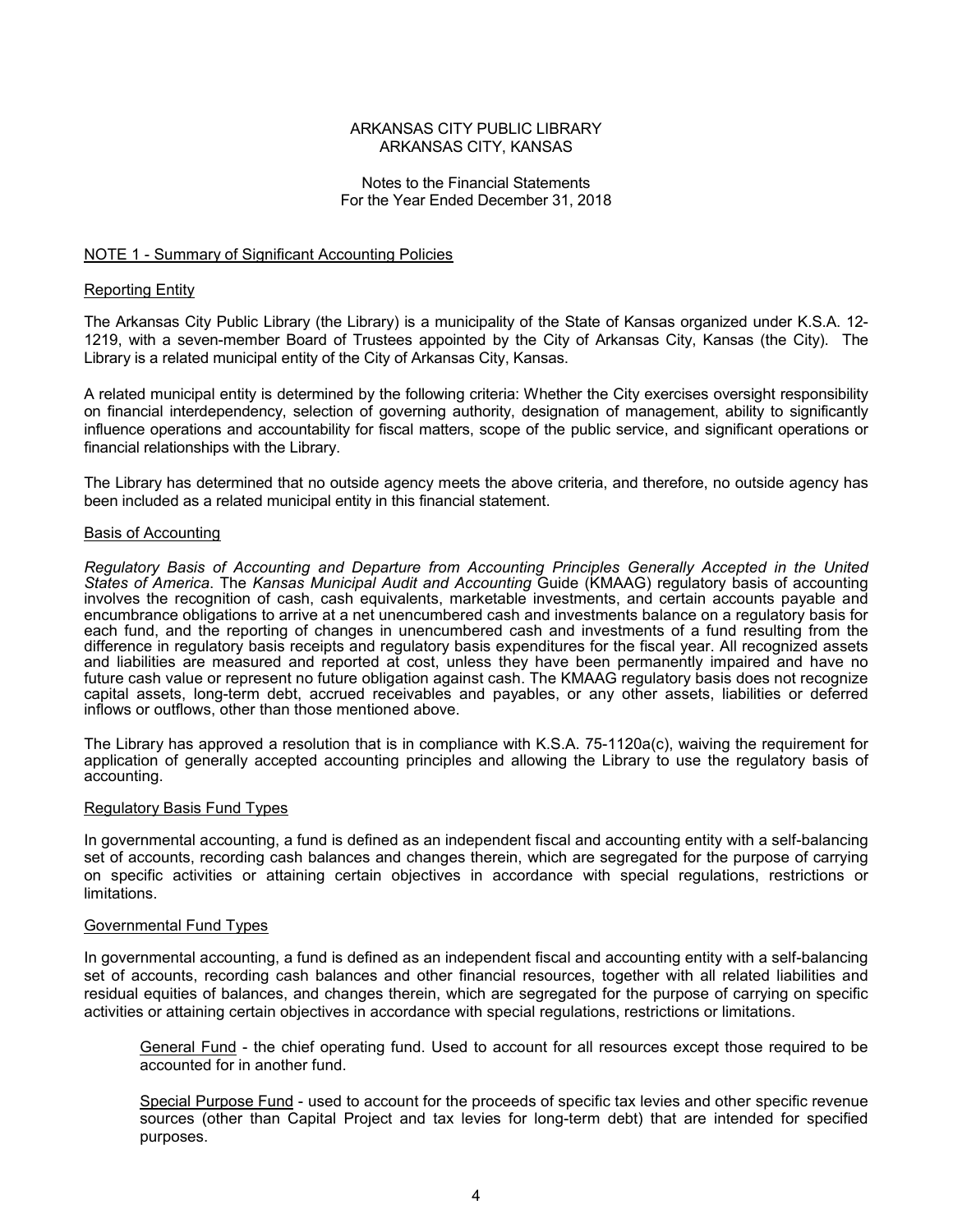### Notes to the Financial Statements For the Year Ended December 31, 2018

#### NOTE 1 - Summary of Significant Accounting Policies (Continued)

#### Budgetary Information

The governing body of the City of Arkansas City, Kansas, maintains the tax levy for the maintenance of the Arkansas City Public Library and is responsible for publishing a budget for the Library Fund showing the tax funds to be paid to the Arkansas City Public Library. It should be noted the budget figures in this report are internally prepared for management purposes only and are not required to be published.

#### NOTE 2 – Deposits and Investments

*Deposits.* K.S.A. 9-1401 establishes the depositories which may be used by the Library. The statute requires banks eligible to hold the Library's funds have a main or branch bank in the county in which the Library is located, or in an adjoining county if such institution has been designated as an official depository, and the banks provide an acceptable rate of return on funds. In addition, K.S.A. 9-1402 requires the banks to pledge securities for deposits in excess of FDIC coverage. The Library has no other policies that would further limit interest rate risk.

*Investments.* K.S.A. 12-1675 limits the Library's investment of idle funds to time deposits, open accounts, and certificates of deposit with allowable financial institutions; U.S. government securities; temporary notes; no-fund warrants; repurchase agreements; and the Kansas Municipal Investment Pool. The Library has no investment policy that would further limit its investment choices. As of December 31, 2018, the Library held no such investments.

*Concentration of credit risk*. State statutes place no limit on the amount the Library may invest in any one issuer as long as the investments are adequately secured under K.S.A. 9-1402 and 9-1405.

*Custodial credit risk – deposits*. Custodial credit risk is the risk that in the event of a bank failure, the Library's deposits may not be returned to it. State statutes require the Library's deposits in financial institutions to be entirely covered by federal depository insurance or by collateral held under a joint custody receipt issued by a bank within the State of Kansas, the Federal Reserve Bank of Kansas City, or the Federal Home Loan Bank of Topeka, except during designated "peak periods" when required coverage is 50%. The Library has no designated "peak periods." All deposits were legally secured at December 31, 2018.

At December 31, 2018, the City's carrying amount of deposits was \$278,049 and the bank balance was \$278,954. The bank balance was held by two banks resulting in a concentration of credit risk. Of the bank balance, \$278,954 was covered by federal depository insurance.

#### NOTE 3 - Defined Benefit Pension Plan

*Plan Description.* The Library participates in the Kansas Public Employees Retirement System (KPERS), a costsharing, multiple-employer defined benefit pension plan as provided by K.S.A. 74-4901, et. seq. Kansas law establishes and amends benefit provisions. KPERS issues a publicly available financial report that includes financial statements and required supplementary information. KPERS' financial statements are included in its Comprehensive Annual Financial Report which can be found on the KPERS website at www.kpers.org or by writing to KPERS (611 South Kansas, Suite 100, Topeka, KS 66603) or by calling 1-888-275-5737.

*Funding Policy* - K.S.A. 74-4919 and K.S.A. 74-49,210 establish the KPERS member-employee contribution rates. KPERS has multiple benefit structures and contribution rates depending on whether the employee is a KPERS 1, KPERS 2 or KPERS 3 member. KPERS 1 members are active and contributing members hired before July 1, 2009. KPERS 2 members were first employed in a covered position on or after July 1, 2009, and KPERS 3 members were first employed in a covered position on or after January 1, 2015. Effective January 1, 2015, Kansas law established the KPERS member-employee contribution rate at 6% of covered salary for KPERS 1, KPERS 2 and KPERS 3 members. Member contributions are withheld by their employer and paid to KPERS according to the provisions of Section 414(h) of the Internal Revenue Code.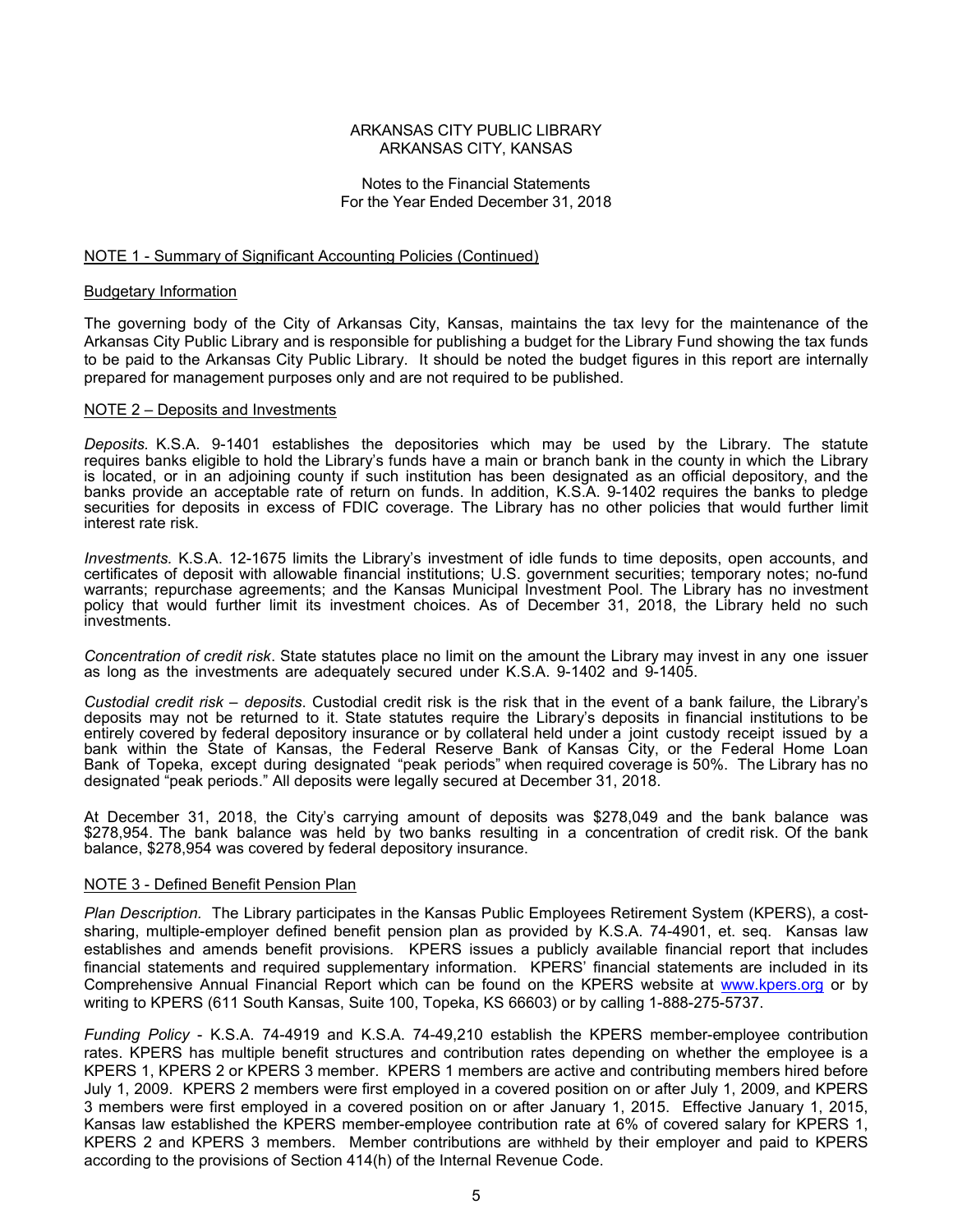### Notes to the Financial Statements For the Year Ended December 31, 2018

### NOTE 3 - Defined Benefit Pension Plan (Continued)

State law provides that the employer contribution rates for KPERS 1, KPERS 2 and KPERS 3 be determined based on the results of each annual actuarial valuation. Kansas law sets a limitation on annual increases in the employer contribution rates. The actuarially determined employer contribution rate (not including the 1% contribution rate for Death and Disability Program) and the statutory contribution rate 8.39% for the fiscal year ended December 31, 2018. Contributions to the pension plan from the Library were \$16,049 for the year ended December 31, 2018.

*Net Pension Liability*. At December 31, 2018, the proportionate share of the collective net pension liability reported by KPERS was \$144,578 for the Library. The net pension liability was measured as of June 30, 2018, and the total pension liability used to calculate the net pension liability was determined by an actuarial valuation as of December 31, 2017, which was rolled forward to June 30, 2018. The Library's proportion of the net pension liability was based on the ratio of the Library's contributions to KPERS, relative to the total employer and nonemployer contributions of the Local subgroup of KPERS. Since the KMAAG regulatory basis of accounting does not recognize long-term debt, this liability is not reported in these financial statements.

The complete actuarial valuation report, including all actuarial assumptions and methods, and the report on the allocation of the KPERS collective net pension liability to all participating employers are publically available on the KPERS website at www.kpers.org or can be obtained as described above.

#### NOTE 4 - Risk Management

The Library is exposed to various risks of loss related to torts; theft of, damage to and destruction of assets; errors and omission; and natural disasters for which the Library carries commercial insurance. Insurance claims for the preceding three years have not exceeded insurance coverage.

### NOTE 5 - Other Long-Term Obligations from Operations

*Other Post-Employment Benefits.* As provided by K.S.A. 12-5040, the Library allows retirees to participate in the group health insurance plan. While each retiree pays the full amount of the applicable premium, conceptually, the Library is subsidizing the retirees because each participant is charged a level of premium regardless of age. However, the cost of this subsidy has not been quantified in this financial statement.

Under the Consolidated Omnibus Budget Reconciliation Act (COBRA), the Library makes health care benefits available to eligible former employees and eligible dependents. Certain requirements are outlined by the federal government for this coverage. The premium is paid in full by the insured.

*Death and Disability Other Post-Employment Benefits.* As provided by K.S.A. 74-4927, disabled members in the Kansas Public Employees Retirement System (KPERS) receive long-term disability benefits and life insurance benefits. The plan is administered through a trust held by KPERS that is funded to pay annual benefit payments. The employer contribution rate is set at 1% for the year ended December 31, 2018.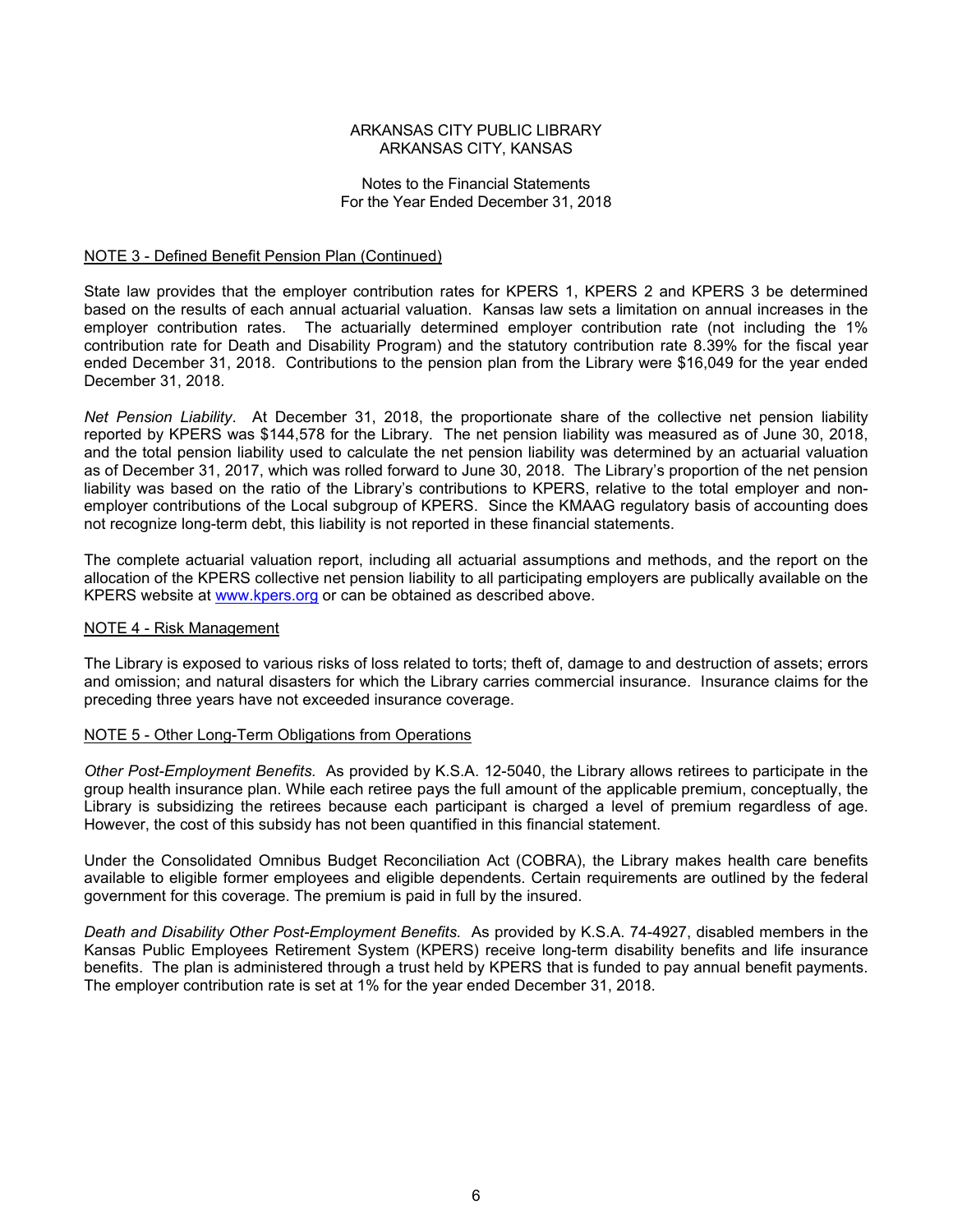### Notes to the Financial Statements For the Year Ended December 31, 2018

### NOTE 6 - Other Long-Term Obligations from Operations

*Compensated Absences.* Regular employees earn and accumulate vacation leave as follows:

| Years of        | Vacation      | Maximum  |
|-----------------|---------------|----------|
| Continuous      | Weeks Accrued | Accrual  |
| Employment      | per Year      | in Weeks |
| Up to 12 Months | 2, prorated   | 2        |
| 1 - 7 Years     | 2             |          |
| 8 - 15 Years    | 3             | 6        |
| 16 - 20 Years   |               | 8        |
| 20+ Years       | 5             | 10       |

All employees separating from Library employment that have satisfactorily completed an appropriate 14-day notice period will received payment for all accrued and unused vacation and personal business leave.

Full time employees (36-40 hours per week) earn and accumulate sick leave at the rate of 4 hours per 2-week pay period. Part-time employees (25-35 hours per week) earn and accumulate sick leave at a rate of 2 hours per 2 week pay period. Sick leave may accumulate to a maximum of 160 hours for a full-time employee and 80 hours for part-time employees. Any unused sick leave at termination is forfeited by the employee.

The Library has estimated a liability for vacation pay which has been earned, but not taken of \$10,111. The Library has not estimated a liability for sick leave earned, but not taken as the amounts cannot be reasonably estimated.

#### NOTE 7 - Investments in Legacy Regional Community Foundation

Legacy Regional Community Foundation, a non-profit foundation, holds additional funds which have been donated in the Library's name but are not recognized in the regulatory basis financial statement. The Library has no control over the current investment decisions. The earnings can be requested to be distributed upon approval of the Foundation; the funds will be disbursed and can be used for the current needs of the Library. There are four separate funds with different restrictions totaling \$96,809.

#### NOTE 8 - Commitments and Contingencies

The Library has entered into an agreement with the South Central Kansas Library System to be a member of the South Central Kansas Automation Network (SCKAN) effective until November 30, 2020. SCKAN is an interlibrary loan and service sharing program.

### NOTE 9 - Interfund Transfers

Operating transfers for the year ended December 31, 2018, were as follows:

|         |                                       | Regulatory |        |
|---------|---------------------------------------|------------|--------|
| From    | To                                    | Authority  | Amount |
| General | Capital Improvement K.S.A. 12-1258 \$ |            | 6.700  |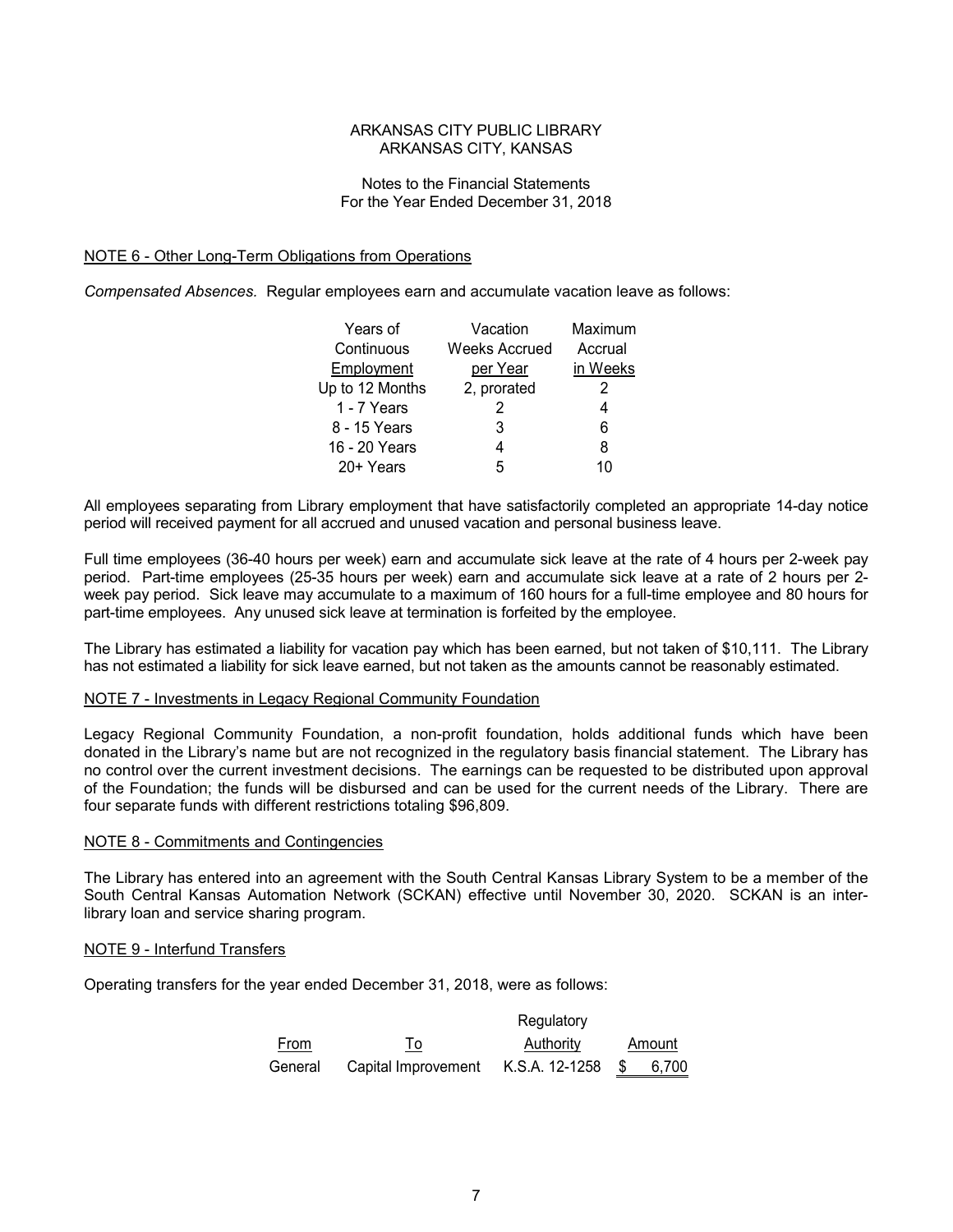# Summary of Expenditures - Actual and Budget Regulatory Basis ARKANSAS CITY PUBLIC LIBRARY For the Year Ended December 31, 2018 ARKANSAS CITY, KANSAS

|                     |            | Adjustment for        | Total             | <b>Expenditures</b> | Variance      |
|---------------------|------------|-----------------------|-------------------|---------------------|---------------|
|                     | Certified  | Qualifving            | <b>Budget</b> for | Chargeable to       | Over          |
| <b>Funds</b>        | Budget     | <b>Budget Credits</b> | Comparison        | Current Year        | [Under]       |
| <b>General Fund</b> | 409.750 \$ |                       | 409.750<br>- \$   | 406,006<br>- \$     | 3.744<br>- \$ |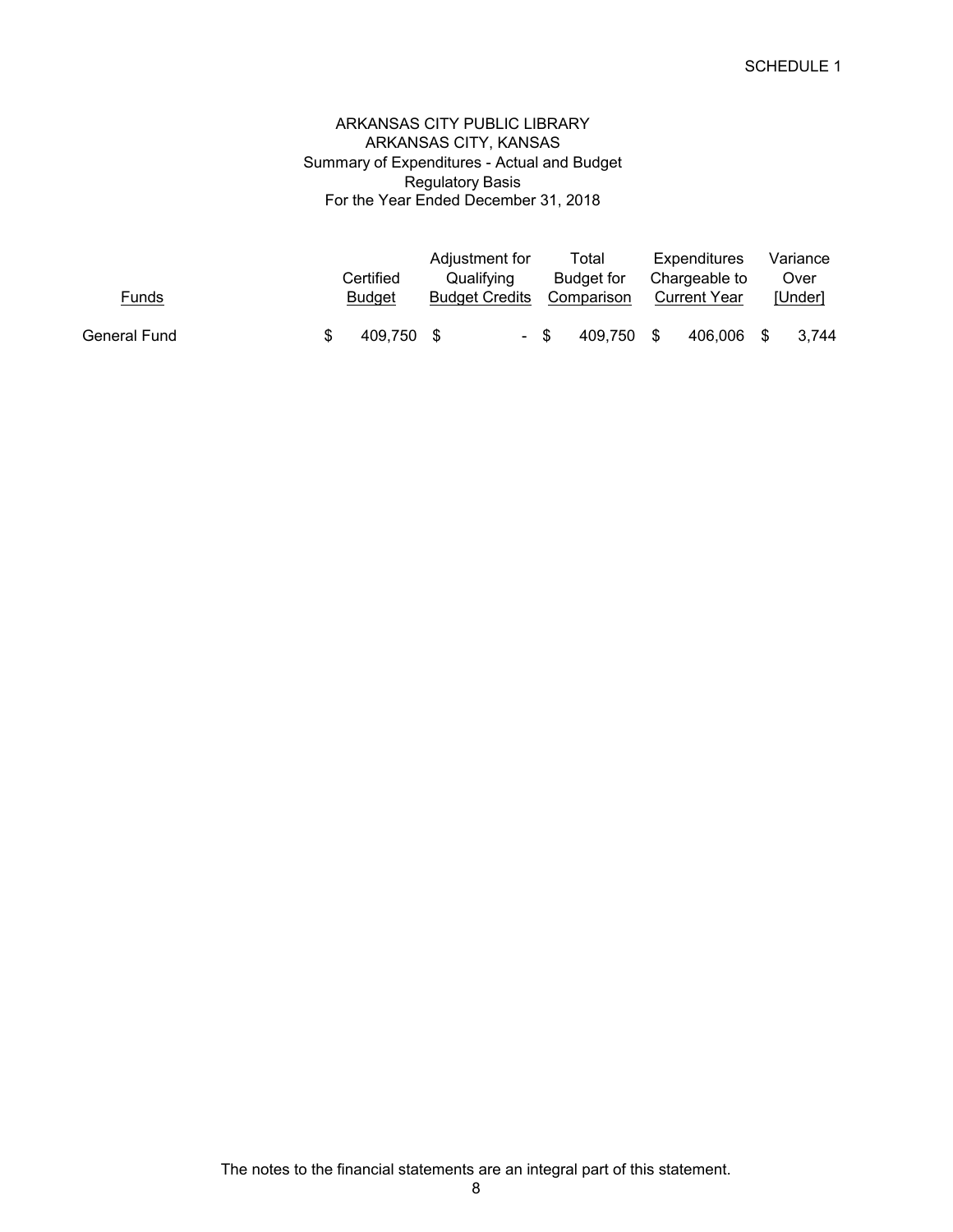# (With Comparative Actual Amounts for the Year Ended December 31, 2017) ARKANSAS CITY PUBLIC LIBRARY ARKANSAS CITY, KANSAS General Fund Schedule of Receipts and Expenditures - Actual and Budget For the Year Ended December 31, 2018 Regulatory Basis

|                                           | <b>Current Year</b>     |    |         |    |               |    |                              |
|-------------------------------------------|-------------------------|----|---------|----|---------------|----|------------------------------|
|                                           | Prior<br>Year<br>Actual |    | Actual  |    | <b>Budget</b> |    | Variance-<br>Over<br>[Under] |
| Receipts:                                 |                         |    |         |    |               |    |                              |
| City of Arkansas City appropriation       | \$<br>353,597           | \$ | 347,293 | \$ | 345,000       | \$ | 2,293                        |
| South Central Kansas Library System       | 37,129                  |    | 34,947  |    | 37,000        |    | [2,053]                      |
| State aid                                 | 3,660                   |    | 3,462   |    | 3,500         |    | $[38]$                       |
| Interest income                           | 829                     |    | 446     |    | 750           |    | $[304]$                      |
| Fines and fees                            | 15,506                  |    | 14,164  |    | 14,000        |    | 164                          |
| Donations                                 | 6,159                   |    | 4,546   |    | 8,000         |    | [3, 454]                     |
| Miscellaneous                             | 10,432                  |    | 242     |    | 1,500         |    | [1,258]                      |
| <b>Total Receipts</b>                     | 427,312                 |    | 405,100 | \$ | 409,750       | \$ | [4, 650]                     |
| Expenditures:                             |                         |    |         |    |               |    |                              |
| <b>Personal Services</b>                  | 265,195                 |    | 241,882 | \$ | 260,700       | \$ | 18,818                       |
| <b>Contractual Services</b>               | 79,117                  |    | 84,525  |    | 71,250        |    | [13, 275]                    |
| Commodities                               | 49,650                  |    | 47,979  |    | 50,800        |    | 2,821                        |
| <b>Capital Outlay</b>                     | 25,129                  |    | 24,453  |    | 26,500        |    | 2,047                        |
| Miscellaneous                             | 238                     |    | 467     |    | 500           |    | 33                           |
| Transfers out to Capital Improvement Fund | 9,443                   |    | 6,700   |    |               |    | [6,700]                      |
| <b>Total Expenditures</b>                 | 428,772                 |    | 406,006 | \$ | 409,750       | \$ | 3,744                        |
| Receipts Over [Under] Expenditures        | [1,460]                 |    | [906]   |    |               |    |                              |
| Unencumbered Cash, Beginning              | 47,793                  |    | 46,333  |    |               |    |                              |
| Unencumbered Cash, Ending                 | \$<br>46,333            | \$ | 45,427  |    |               |    |                              |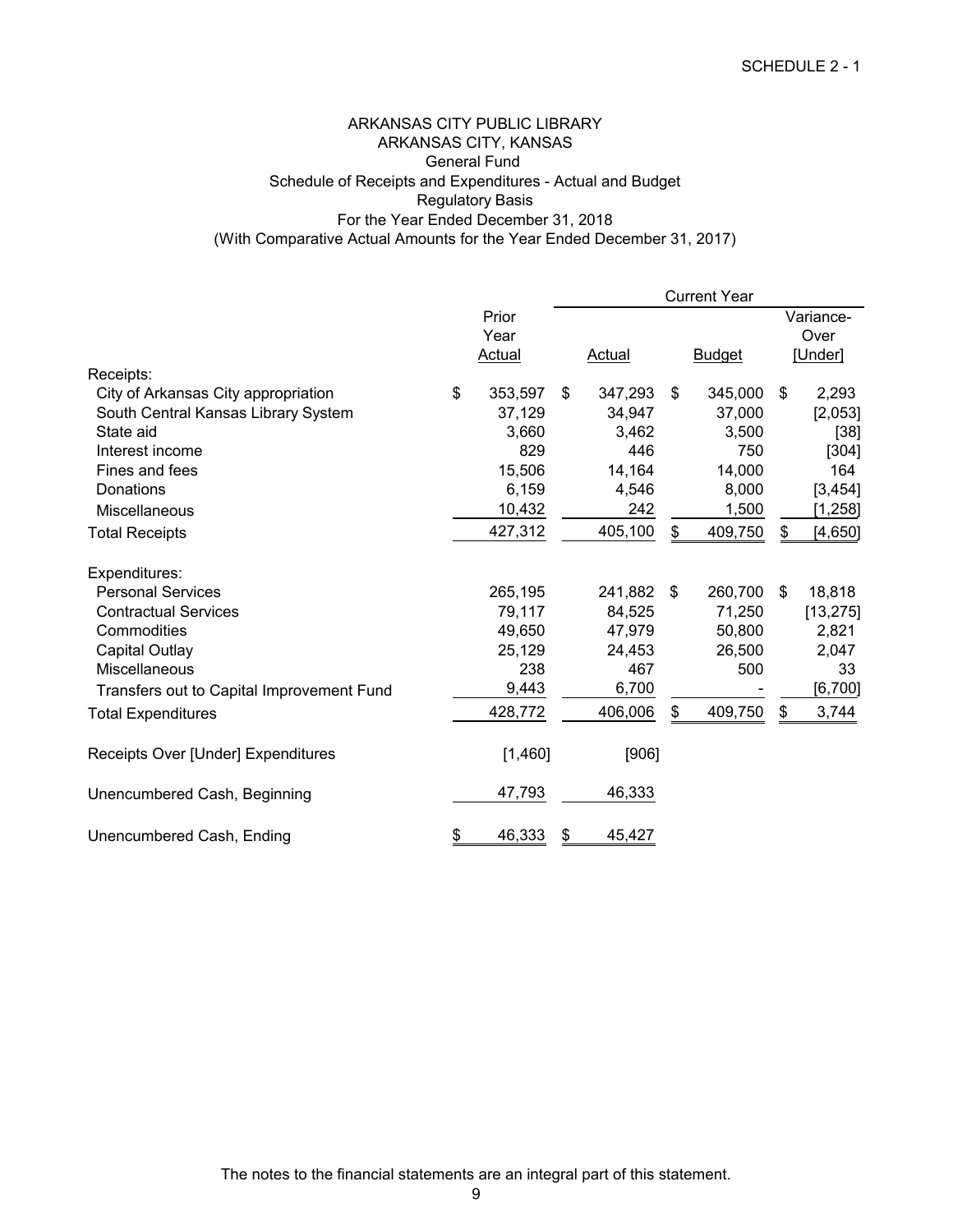# ARKANSAS CITY PUBLIC LIBRARY ARKANSAS CITY, KANSAS Capital Improvement Fund\* Schedule of Receipts and Expenditures - Actual Regulatory Basis For the Year Ended December 31, 2018 and 2017

|                                    | Prior<br>Year<br>Actual |           |     | Current<br>Year<br>Actual |  |  |
|------------------------------------|-------------------------|-----------|-----|---------------------------|--|--|
| Receipts:                          |                         |           |     |                           |  |  |
| Interest income                    | \$                      | 455       | -\$ | 960                       |  |  |
| Transfer in from General Fund      |                         | 9,443     |     | 6,700                     |  |  |
| <b>Total Receipts</b>              |                         | 9,898     |     | 7,660                     |  |  |
| Expenditures:                      |                         |           |     |                           |  |  |
| Capital outlay                     |                         | 34,890    |     |                           |  |  |
| <b>Total Expenditures</b>          |                         | 34,890    |     |                           |  |  |
| Receipts Over [Under] Expenditures |                         | [24, 992] |     | 7,660                     |  |  |
| Unencumbered Cash, Beginning       |                         | 236,732   |     | 211,740                   |  |  |
| Unencumbered Cash, Ending          | \$                      | 211,740   | \$  | 219,400                   |  |  |

\* - This fund is not required to be budgeted.